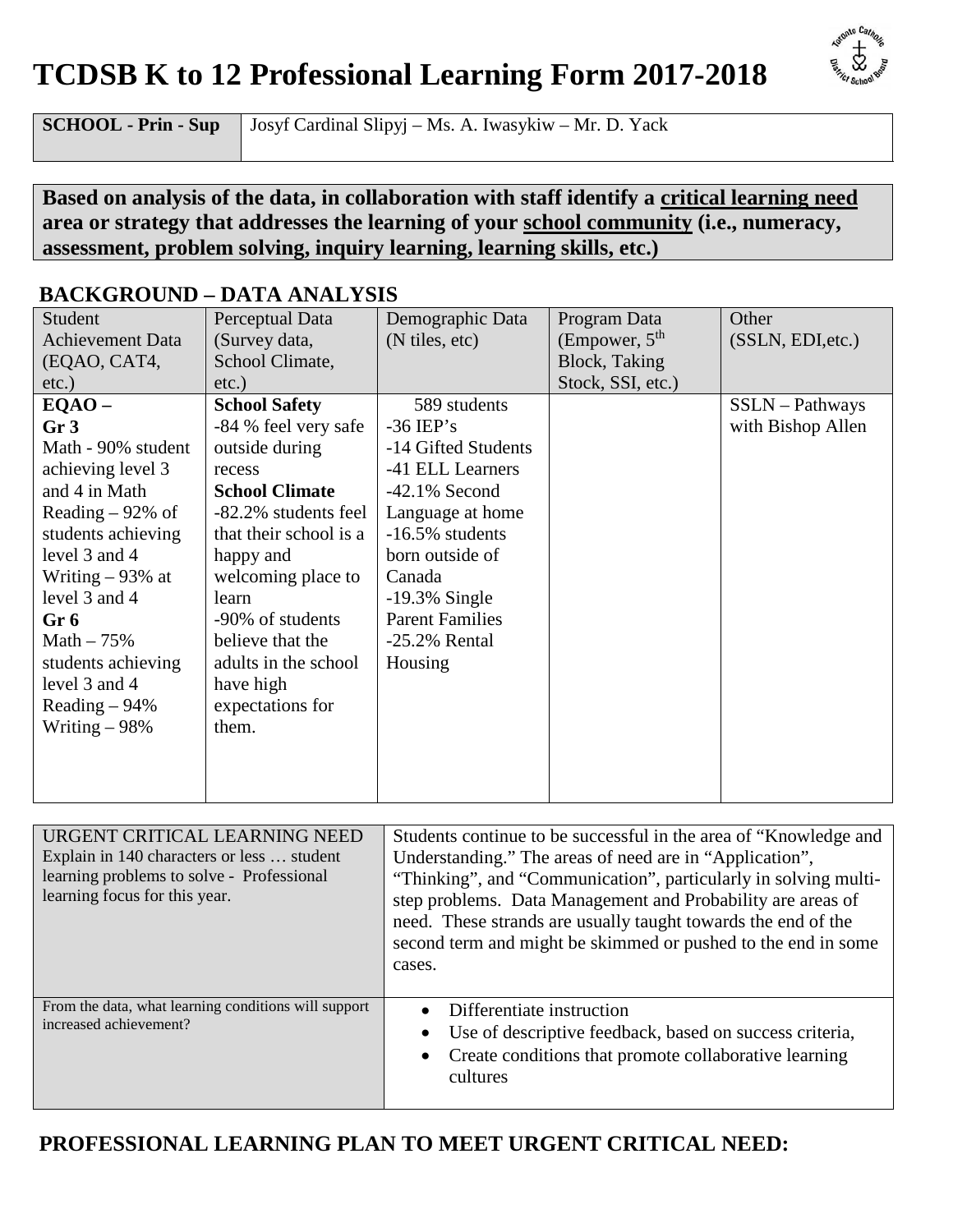# **TCDSB K to 12 Professional Learning Form 2017-2018**



| Collaborative Inquiry | Although there has been an increase in Grade 6 students achieving a level 3 and       |
|-----------------------|---------------------------------------------------------------------------------------|
| Question (What is the | level 4 in math (75%), students continue to experience difficulties in multi-step     |
| problem of practice?) | problems, with communication, thinking and application. Data management and           |
|                       | Probability presented the greatest challenge and might be that it is the last chapter |
|                       | taught in some grades.                                                                |
|                       |                                                                                       |

| If Then Statement:                                                                                                                 | If students utilize the success criteria, four-step problem solving model and on-<br>going descriptive feedback, then students will have a greater understanding and<br>level of success with multi-step problems.                                                                                                                                                                                                                                                                                                                                                                                                                                                                                                                                                                                                                                                                                                                                                                                                                                                                                                                                                                                                                                                                                                 |
|------------------------------------------------------------------------------------------------------------------------------------|--------------------------------------------------------------------------------------------------------------------------------------------------------------------------------------------------------------------------------------------------------------------------------------------------------------------------------------------------------------------------------------------------------------------------------------------------------------------------------------------------------------------------------------------------------------------------------------------------------------------------------------------------------------------------------------------------------------------------------------------------------------------------------------------------------------------------------------------------------------------------------------------------------------------------------------------------------------------------------------------------------------------------------------------------------------------------------------------------------------------------------------------------------------------------------------------------------------------------------------------------------------------------------------------------------------------|
| Learning Goals (related<br>to urgent critical learning<br>need)                                                                    | Students will communicate their mathematical thinking and processes by:<br>Using mathematical language<br>$\bullet$<br>Learning to improve the quality of their work by utilizing teacher and peer<br>descriptive feedback<br>Share strategies and challenges with their peers through cooperative learning                                                                                                                                                                                                                                                                                                                                                                                                                                                                                                                                                                                                                                                                                                                                                                                                                                                                                                                                                                                                        |
| Marker groups that will<br>receive intervention<br>(subgroups e.g.,<br>achieving at 2.5-2.9,<br>Applied, gender,<br>Grade(s), etc) | Focused support will be provided to strengthen math learning, for students<br>achieving level 2.5 to 3.1, especially in the junior grades (grades 4, 5, and<br>6).<br>Focus on females as achievement results indicate that girls outperform boys<br>in math in grade 3 and significantly declines in grade 6, same cohort of girls<br>achieving 100% in EQAO in grade 3 to 71% in EQAO in grade 6)                                                                                                                                                                                                                                                                                                                                                                                                                                                                                                                                                                                                                                                                                                                                                                                                                                                                                                                |
| Actions/Interactions<br>(What will we do to meet<br>our goals?)                                                                    | Math Learning Goals and success criteria will be co-created and posted<br>$\bullet$<br>(modelled and practiced).<br>On-going assessment throughout the chapter (to guide teaching)<br>$\bullet$<br>Teachers to provide ongoing, descriptive about student learning<br>$\bullet$<br>Incorporate EQAO sample questions (open response and multiple choice<br>$\bullet$<br>questions) into unit tests and to use the scoring guide to evaluate and assess<br>answers<br>Sustained focus on instruction and learning, maximize learning time-60<br>minutes per day of protected math time<br>Reverse teaching order of Data Management and Probablity<br>$\bullet$<br>Posting of Math Work Wall/new math vocabulary in classroom<br>$\bullet$<br><b>Creating Math Journals</b><br>$\bullet$<br>Pot EQAO key words and definitions in the classroom<br>$\bullet$<br>Use of relevant authentic tasks (the need for real world connections to math)<br>$\bullet$<br>Use of Math talk (More math talk during consolidation of lesson)<br>$\bullet$<br>Continue with high expectations for teachers and students in math (identify<br>$\bullet$<br>ambitious targets against which progress in learning and student<br>achievement are measured)<br>Adopt a growth mind set amongst staff in regards to student achievement |